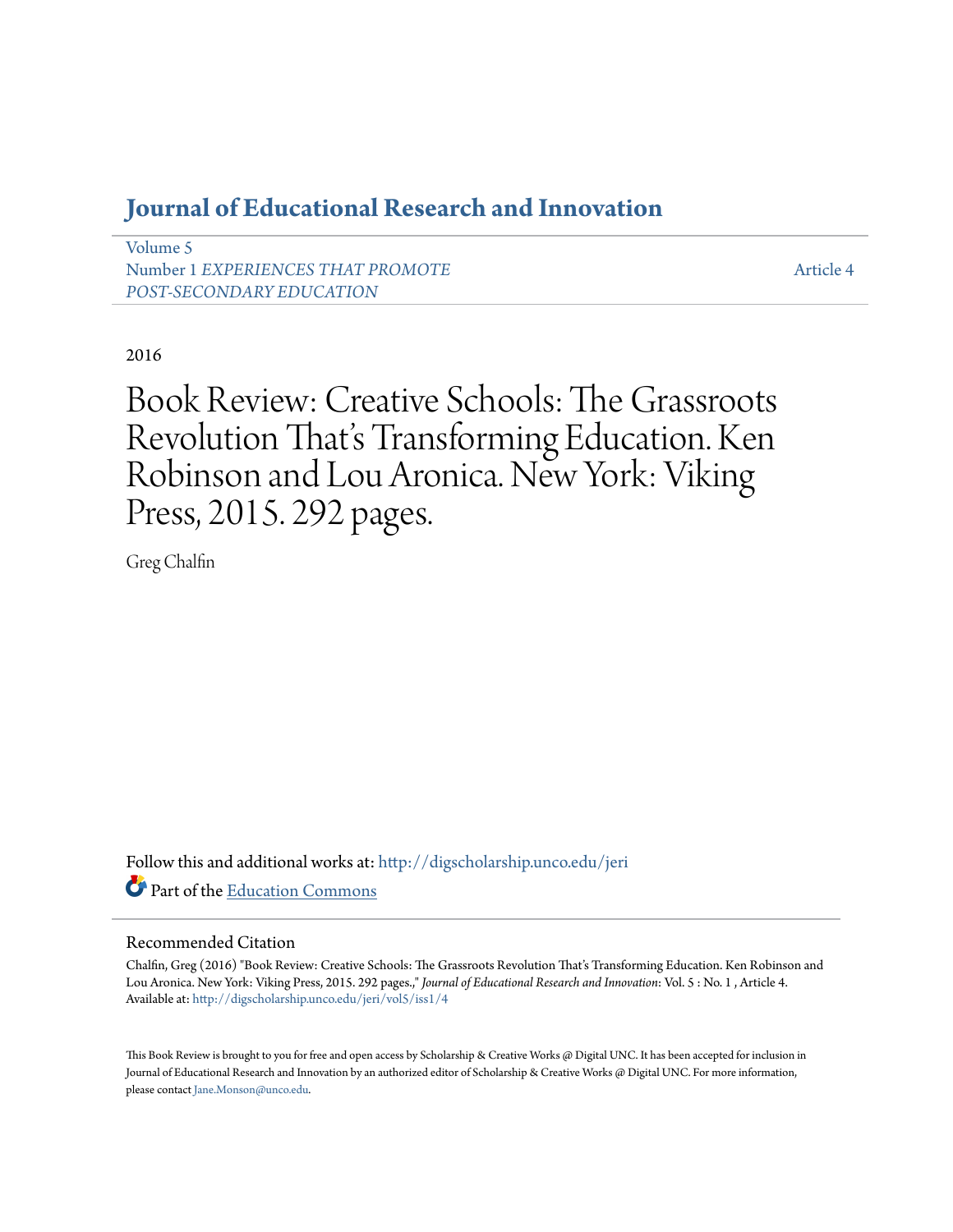## **Book Review:** *Creative Schools: The Grassroots Revolution That's Transforming Education.* Ken Robinson and Lou Aronica. New York: Viking Press, 2015. 292 pages.

*Greg Chalfin University of Northern Colorado*

A decade ago, Sir Ken Robinson's "Do Schools Kill Creativity?" appeared on the Internet and became the most watched in the history of the organization with more than 37 million views to date. Robinson outlined how school systems across the world all value the same kind of learning: "As children grow up, we start to educate them progressively from the waist up. And then we focus on their heads. And slightly to one side" (Robinson, 2006).

In *Creative Schools: The Grassroots Revolution That's Transforming Education*  Robinson revisits the themes of education that he touched on in that now iconic speech: the development of creativity, the definition of intelligence, and the diversity of human capacity that education should develop in kids. As Robinson outlines in Chapter 1: "Back to Basics", the standards movement in education has spread across the world without consideration for borders:

> The modern standards movement is global. Pasi Sahlberg, a leading commentator on international trends in education, deftly refers to it as the Global Education Reform Movement, or GERM. It certainly does seem to be contagious, to judge by how many

countries are catching the bug. National education policies used to be mainly domestic affairs. These days, governments scrutinize each other's education systems as earnestly as their defense policies. (p. 6) With this globalization of education, countries across the world are "yanking firmly on the reins of public education, telling schools what to teach, imposing systems of testing to hold them accountable and levying penalties if they don't make the grade" (p. 9).

Robinson's belief is that to reform education for the better, we must go in the exact opposite direction, away from standardization of curricula, teaching, and assessment. Throughout the rest of the book, Robinson intersperses a variety of examples where educators have thought differently about education, allowing students to tap into the motivation of students to raise student achievement and honor the diversity of students. As Robinson writes, "People do not come in standard sizes or shapes, nor do their abilities and personalities" (p. 25).

In Chapter 2, "Changing Metaphors", to illustrate this movement away from standardization, Robinson draws on a metaphor he uses in a 2010 TED Talk

1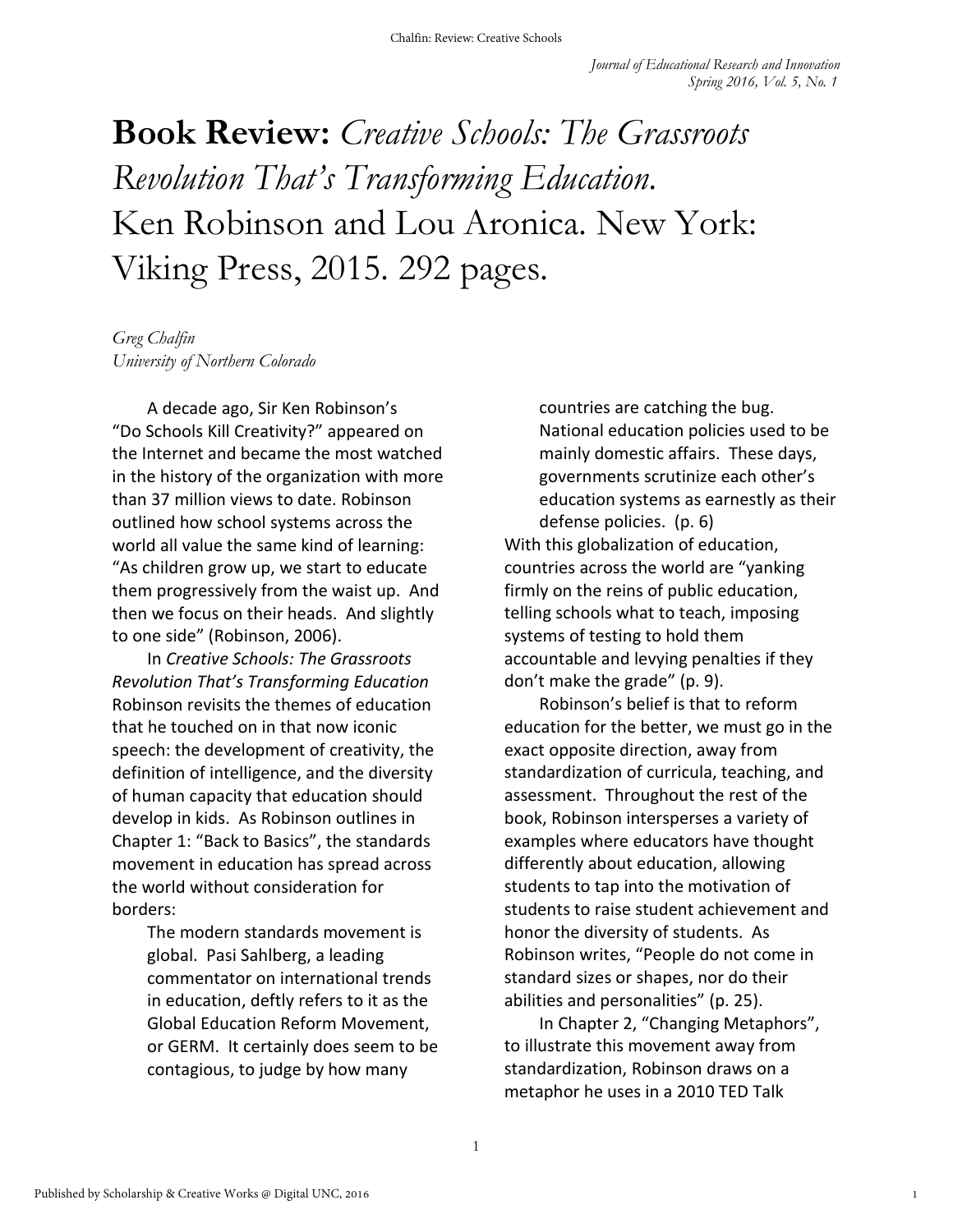speech, "Changing Education Paradigms," one of industrialization. Robinson challenges us to think about education as something different than "a mechanistic process that's just not working as well as it used to" (p. 38): "It's easy to make false assumptions about how it can be fixed; that if it can just be tweaked and standardized in the right way it will work efficiently in perpetuity. The fact is that it won't, because it's not that sort of process at all" (p. 38-39).

Instead, a different sort of education, one that harnesses the intrinsic motivation and creativity of students is required. Much of Chapters 2 and 3, "Changing Schools", are dedicated to providing examples of such places. Minddrive, a non-profit born out of DeLaSalle Education Center in Kansas City, gives students the opportunity to build cars, and learn about mechanics, technology and teamwork in the process (p. 28). Grange Primary School in central England has students participate in "Grangeton, a working 'town' within the school where every 'job' was done by students" (p. 39). North Star Self-Directed Learning for Teens in Hadley, Massachusets, allows students to choose what they want to learn and embrace their natural intellectual curiosity (p. 54-57). These and other schools- Everton Free School in Liverpool, England (p. 81-82), Room 56 at Hobart Elementary School in Los Angeles (p. 97-100), High Tech High in San Diego (p. 128-130), Matthew Moss High School in Rochdale, England (p. 150-152), democratic schools around the world ( p. 152-154), and Clark University in Worcester, Massachusets (p. 198-200) - are examples of what Robinson believes is right in education. These interspersed real-world examples of the "grassroots revolution" that Robinson envisions demonstrate time and again the positive aspect of moving away from standardization toward a vision

that includes a reform movement focused on "improv[ing] the quality of teaching, hav[ing] a rich and balanced curriculum, and hav[ing] supportive, informative systems of assessment" (p. 24). Through these case study examples, Robinson's major points in the later chapters of his book come alive. Chapters 4 through 10 are organized around how Robinson envisions the work of the five principal actors in schools: students, teachers, principals, families, and policymakers.

What is the role for students? One of many noteworthy examples comes in Chapter 4, entitled "Natural Born Learners." There, Robinson describes a variety of innovations and experiments which various educators use to demonstrate the great capacity that children have to learn "if given effective tools" (p. 75). Robinson argues that conventional educational structures built into schools, systems like dividing the day into blocks of time, and the teacher as the focal point of the classroom, impede students' natural abilities to learn on their own. He draws on his previous work from his 2001 book *Out of Our Minds* and from the ideas of the aforementioned TED Talks. Indeed, if there's any significant critique of Robinson's work here, it is that many of the points that he draws upon in *Creative Schools* are ones that he has made previously in other forums. That said, each is worth revisiting, particularly for those not familiar with Robinson's previous work. Here, too, Robinson demonstrates thoughtfully why students need to be allowed to pursue their own interests and strengths (p. 88-89), on a schedule that allows for flexibility and play.

One might ask, through all of these examples, what exactly Robinson means by "creativity": "Creativity is the process of having original ideas that have value"